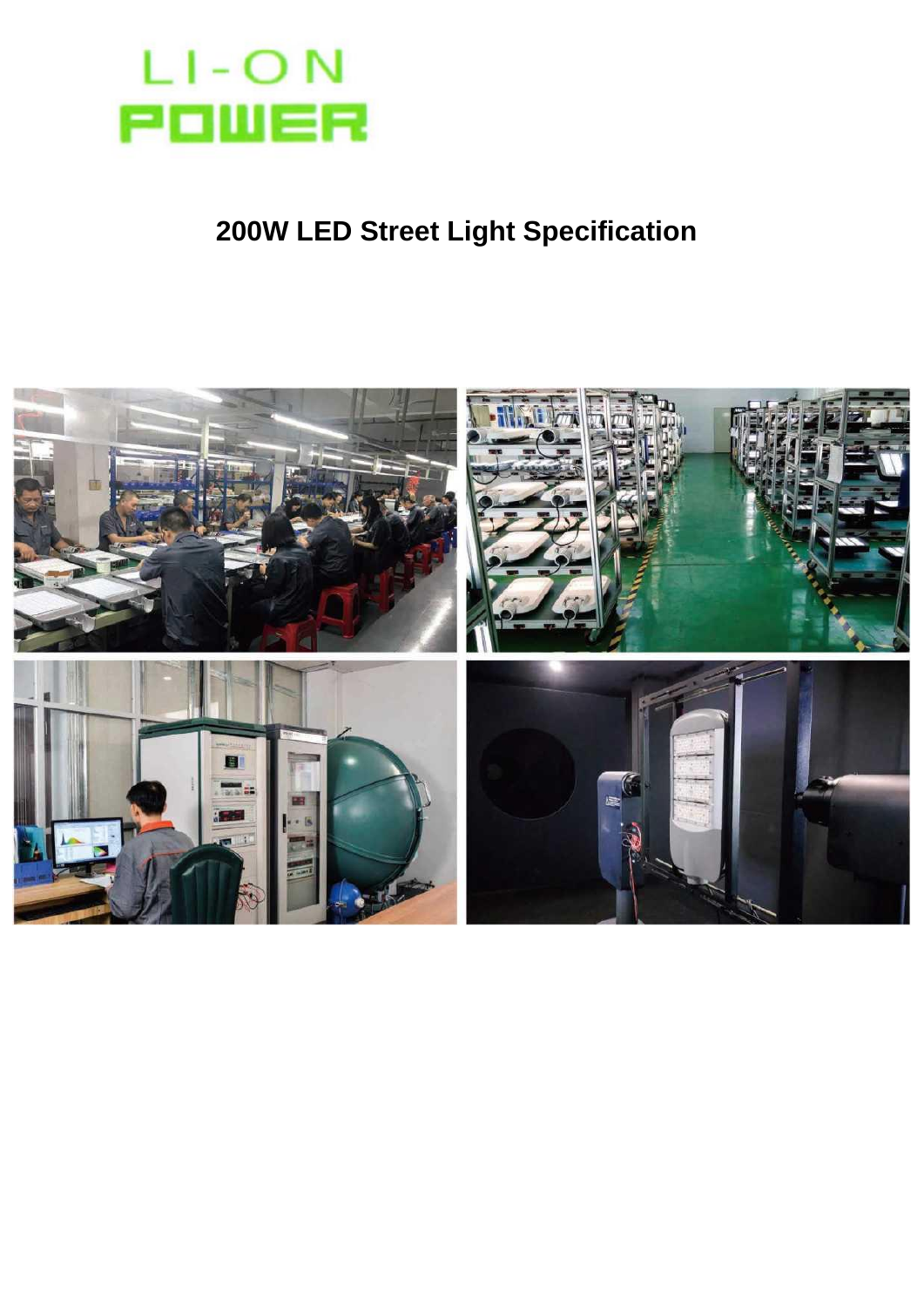

# **Product Contents**

## 200W LED street light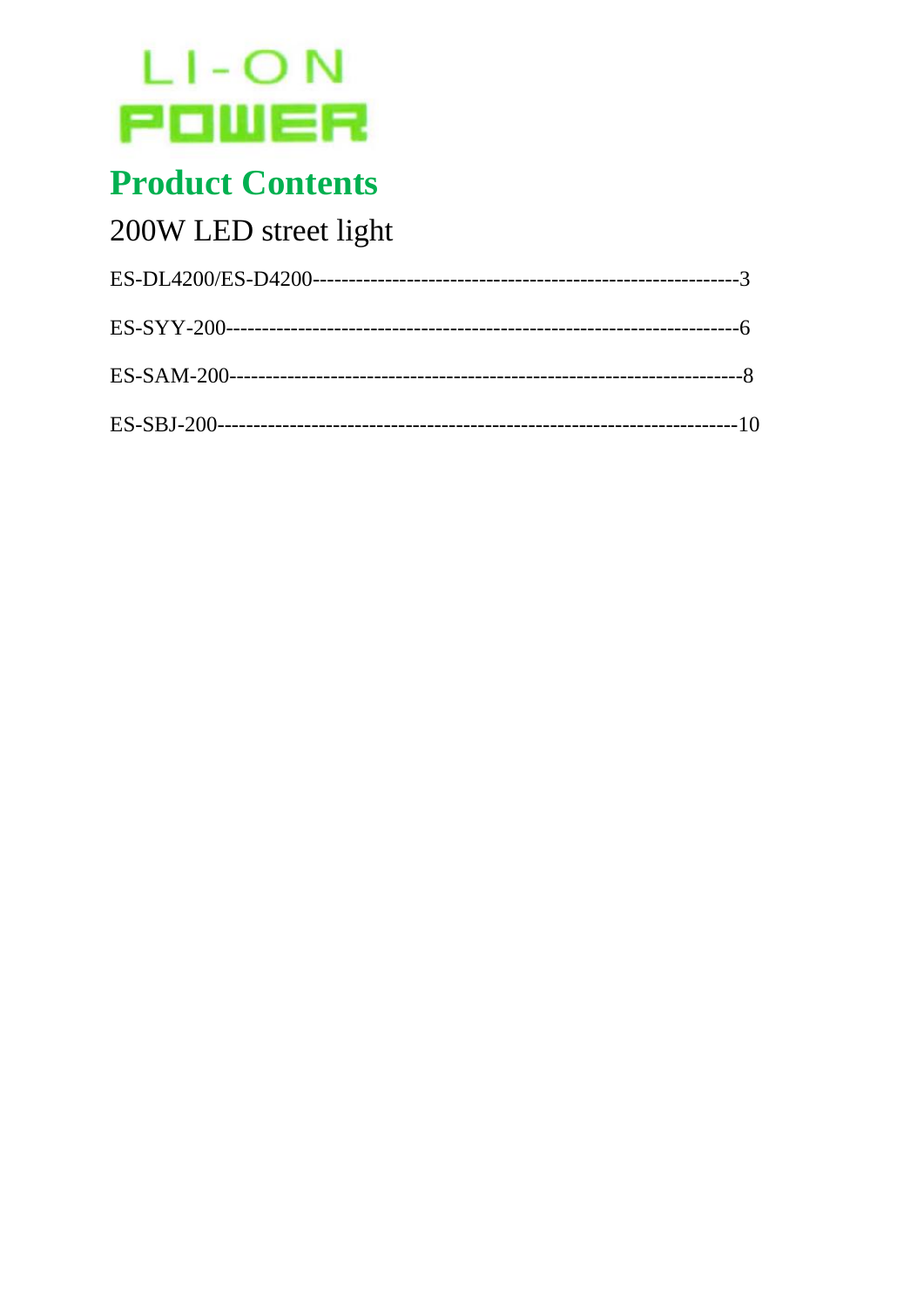

ES-DL4200

ES-D4200



| <b>Item NO. Power</b> | Chip | Luminous<br><b>Flux</b> | Lamp<br><b>Efficiency</b>                                                 | <b>CRI</b> | <b>Beam</b><br>Angle | $\left  \text{IP rate} \right $ | Power<br>Factor | Warranty Size/mm |                           |
|-----------------------|------|-------------------------|---------------------------------------------------------------------------|------------|----------------------|---------------------------------|-----------------|------------------|---------------------------|
|                       |      |                         | <b>ES-DL4200 200w Lumileds 240001m   130 Im/w   Ra&gt;70   150°*75°  </b> |            |                      | IP $65$                         | >0.9            |                  | 3/5 years 570*335*95      |
|                       |      |                         | <b>ES-D4200</b>   200w   Lumileds   34000lm   170 Im/w                    |            | Ra>70   150°*75°     | IP $65$                         | >0.9            |                  | $3/5$ years $ 570*335*95$ |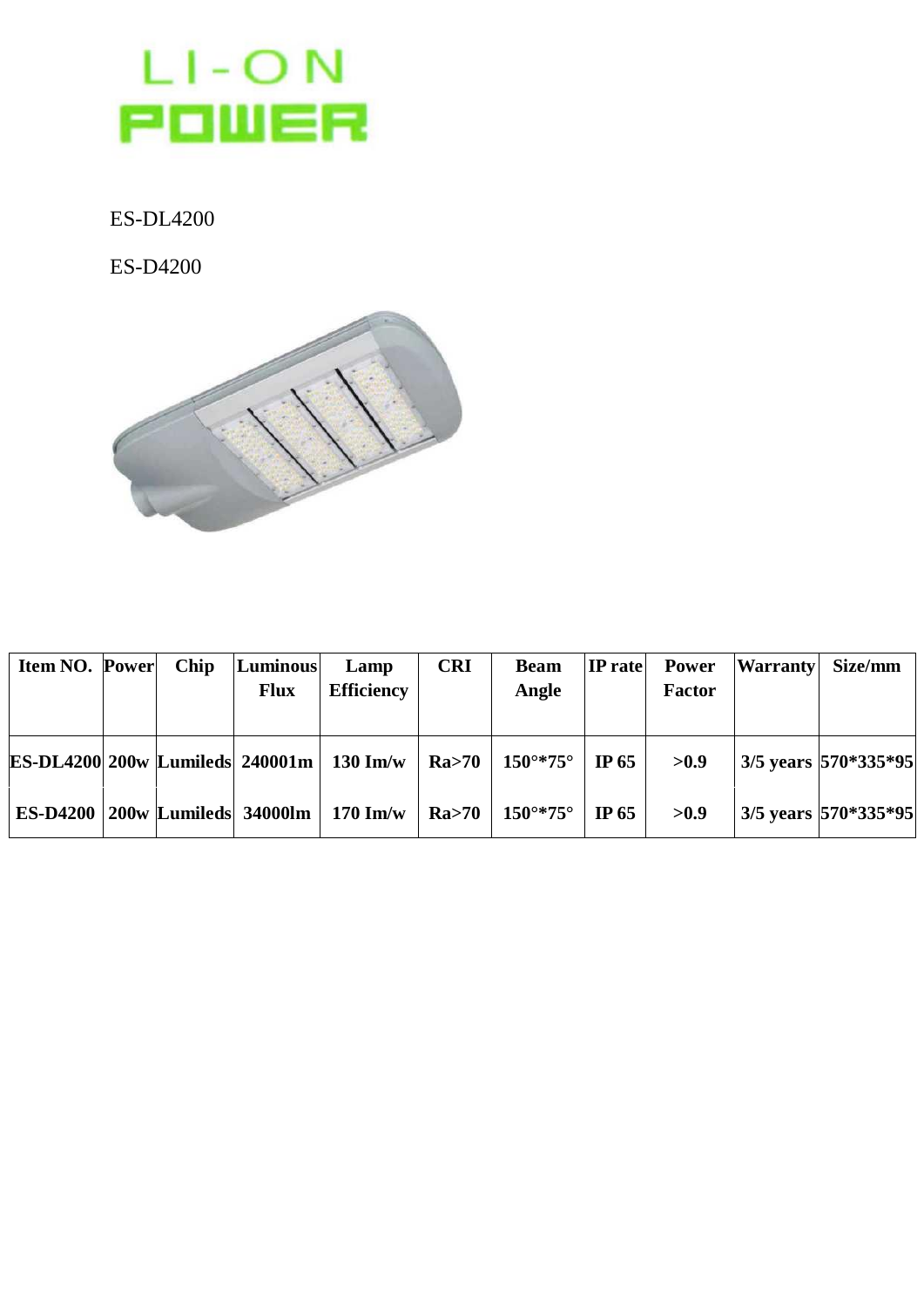

#### Patent Design





#### Product Feature

•ZAG lens tech, which reduce light consumption, lamp efficiency

can reach to max 180lm/w

• IP65 waterproof design, fully protect the lamps from the water damage

•Detachable modular design,More easy to install and maintain

•Normally used in the highway or expressway conformed to the IESNA standard

•The light distribution is 2.75 times than the installation height of the street light this type is mainly for the street with 3 lanes

•In compliance with the Instruction EMC 2014/30/EU, test standards under EN 55015:2013+Al:2015; EN61000-3-2:2014;EN61000-3-3:2013; EN 61547:2009 •In compliance with the Instruction LVD (Low Voltage Directive)2014/35/EU, test standards under EN60598-l:2015;EN60598-2-

3:2003/Al:2011;EN62031:2008/A2:2015; EN62493:2010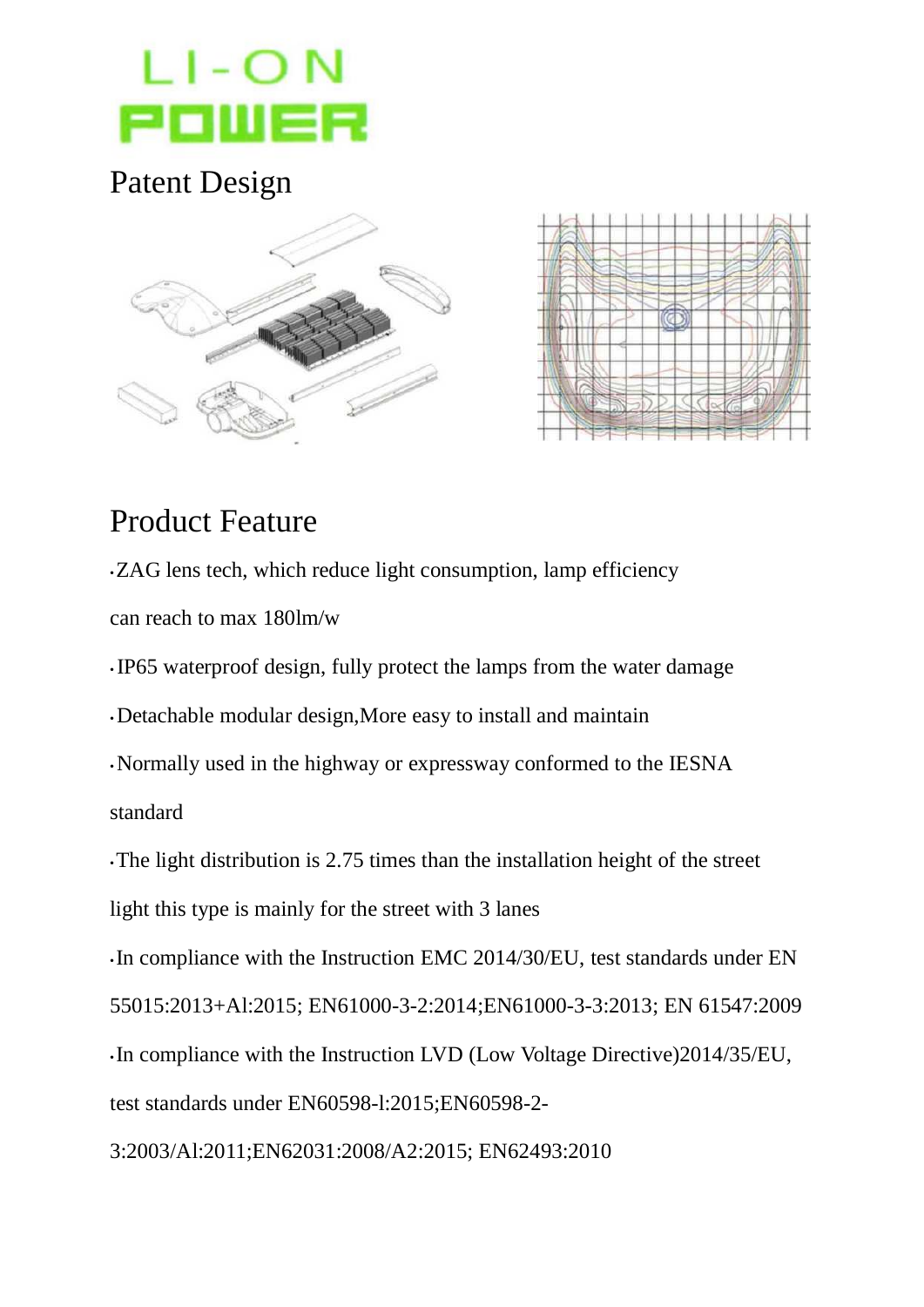



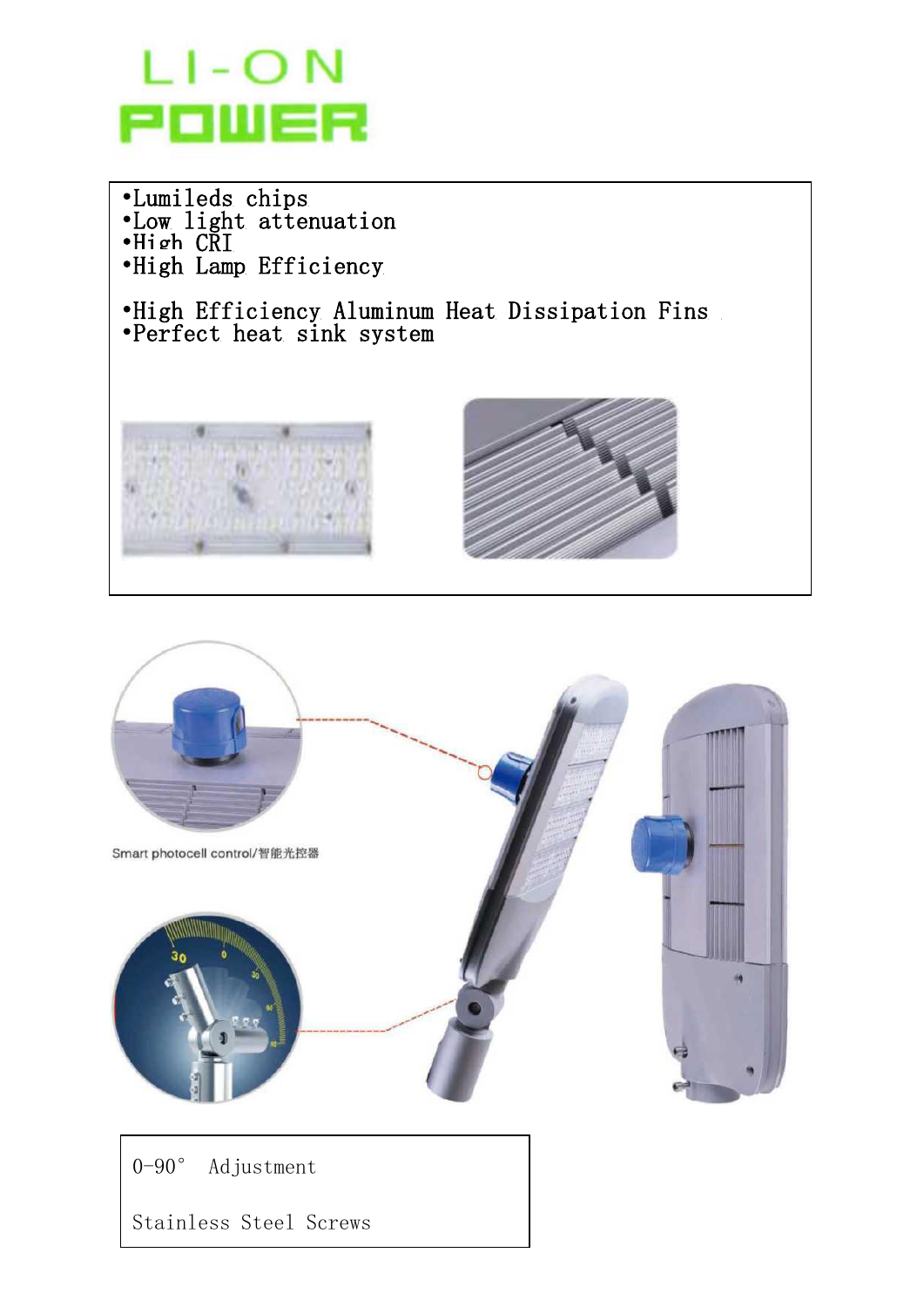

ES-SYY-200



| <b>Item NO. Power</b> | Chip | Luminous<br><b>Flux</b> | Lamp<br><b>Efficiency</b> | <b>CRI</b> | <b>Beam</b><br>Angle | <b>Factor</b> | IP rate   Power   Warranty | Size/mm                                                                                                |
|-----------------------|------|-------------------------|---------------------------|------------|----------------------|---------------|----------------------------|--------------------------------------------------------------------------------------------------------|
|                       |      |                         |                           |            |                      |               |                            | ES-SYY-200 200w Lumileds 200001m   100 Im/w   Ra>70   140°*70°   IP 65   >0.95   5 years   601*258*100 |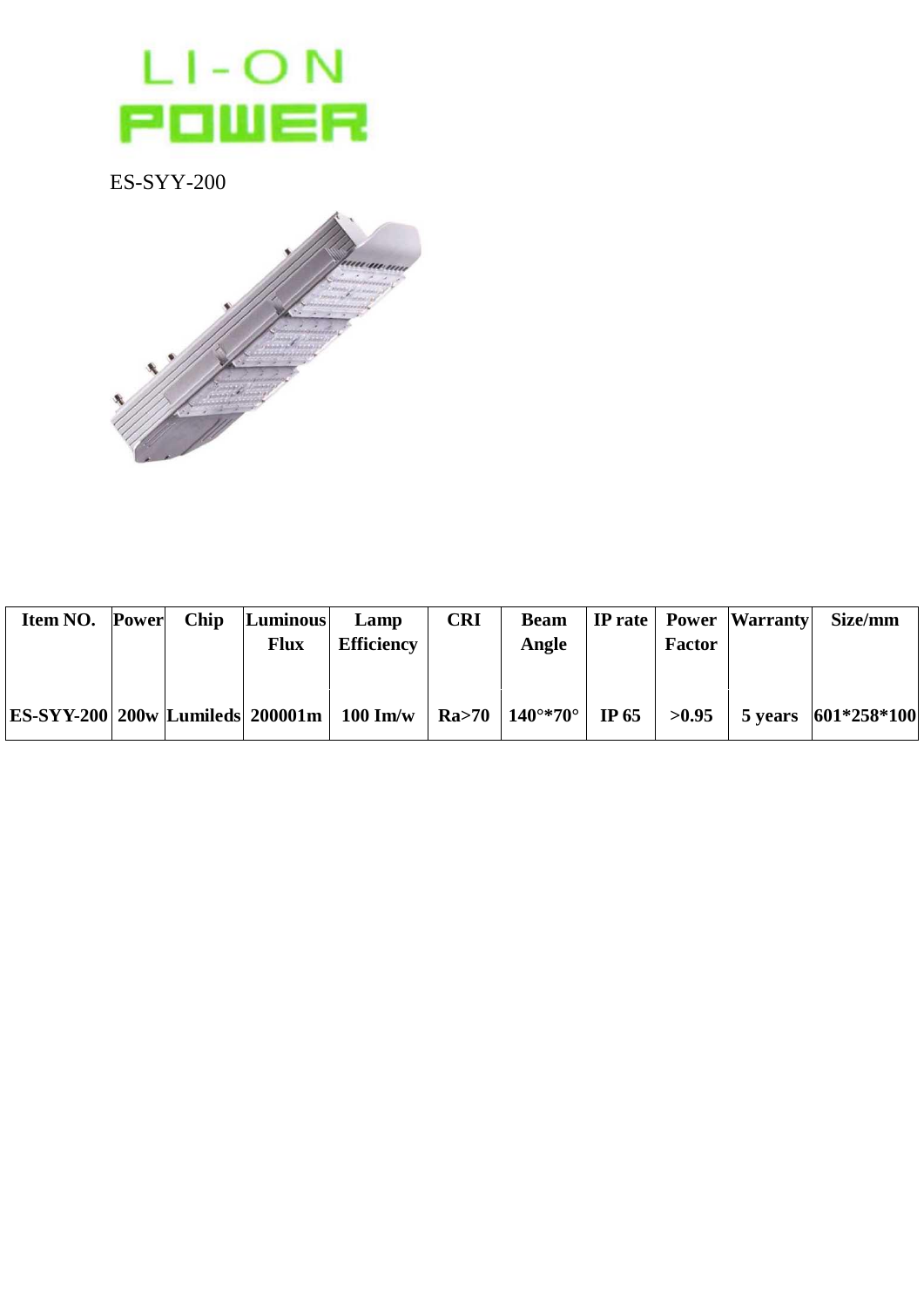

•Lumileds chips •Low light attenuation •High CRI •High Lamp Efficiency

•High Efficiency Aluminum Heat Dissipation Fins •Perfect heat sink system







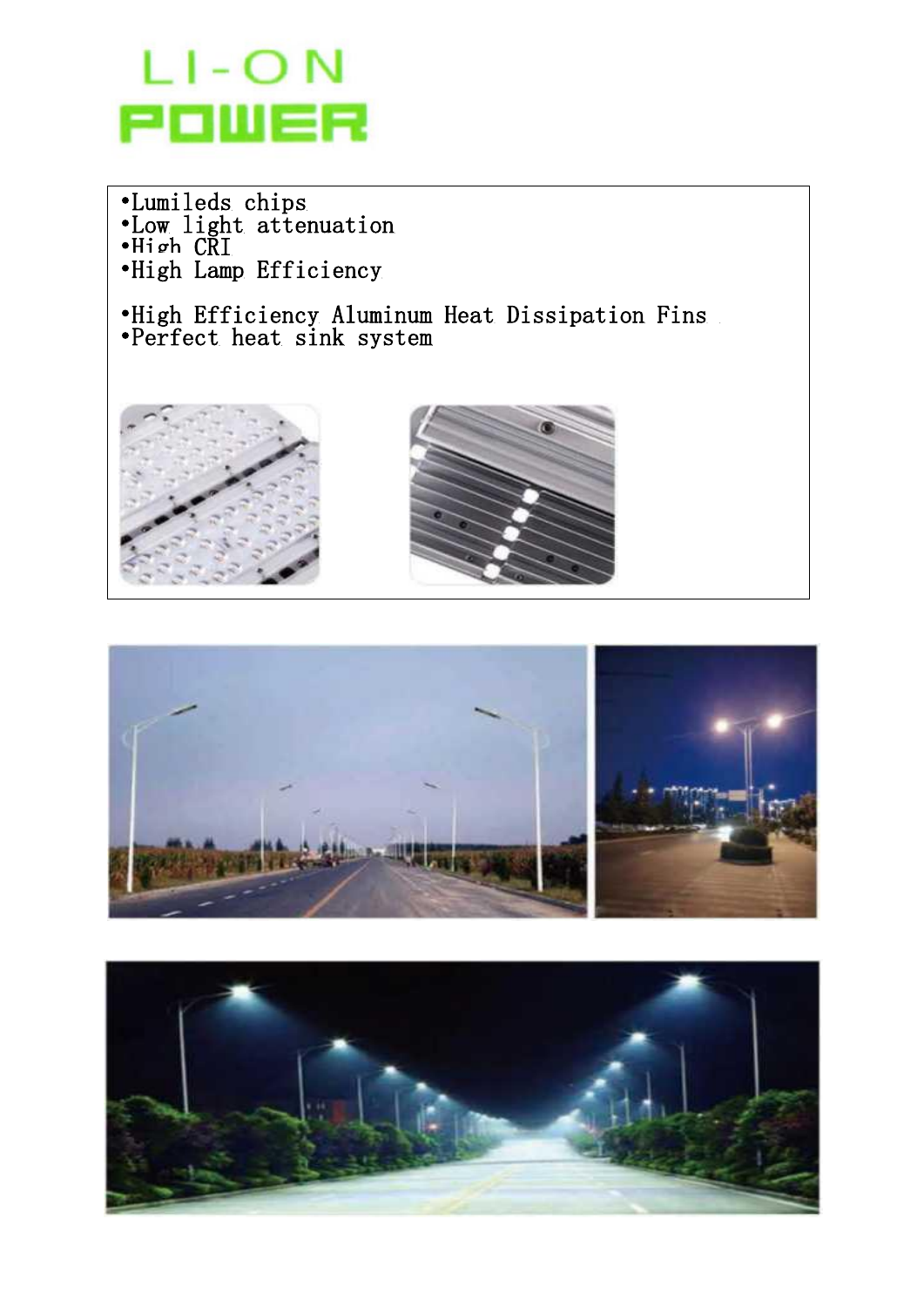

**ES-SAM-200** 



| <b>Item NO.</b> Power Chip Luminous |              |             | Lamp              | <b>CRI</b> |       |               | <b>Beam</b>   IP rate   Power   Warranty | <b>Size/mm</b>                                                                |
|-------------------------------------|--------------|-------------|-------------------|------------|-------|---------------|------------------------------------------|-------------------------------------------------------------------------------|
|                                     |              | <b>Flux</b> | <b>Efficiency</b> |            | Angle | <b>Factor</b> |                                          |                                                                               |
|                                     |              |             |                   |            |       |               |                                          |                                                                               |
| <b>ES-SAM-200   200w  </b>          | Lumile<br>ds |             |                   |            |       |               |                                          | 240001m   120 Im/w   Ra>70   150°*70°   IP 65   >0.9   3/5 years   570*335*95 |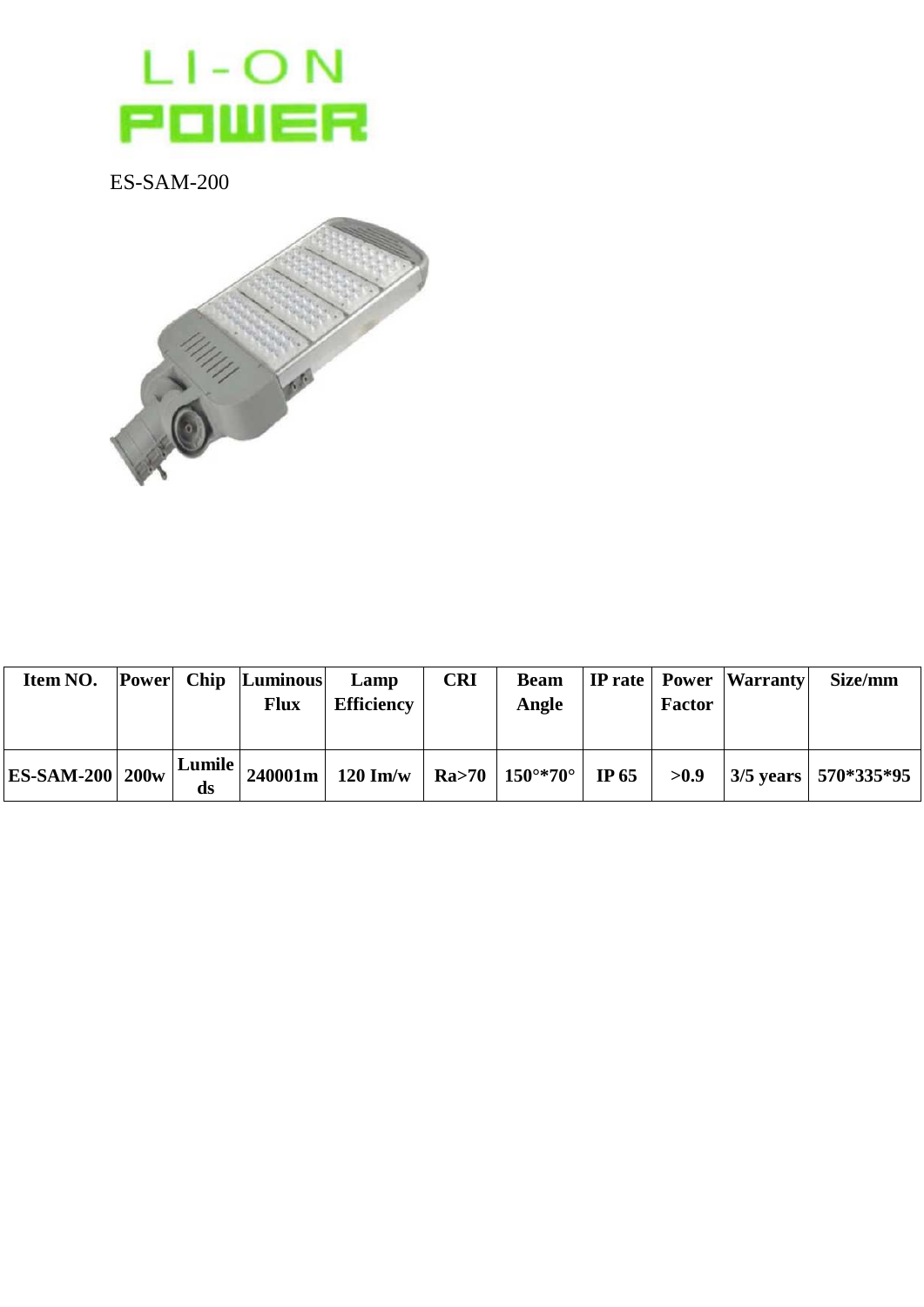



- •Stainless Steel Screws
- •Standard 60mm connector
- •Lamp arm can be adjusted 180°



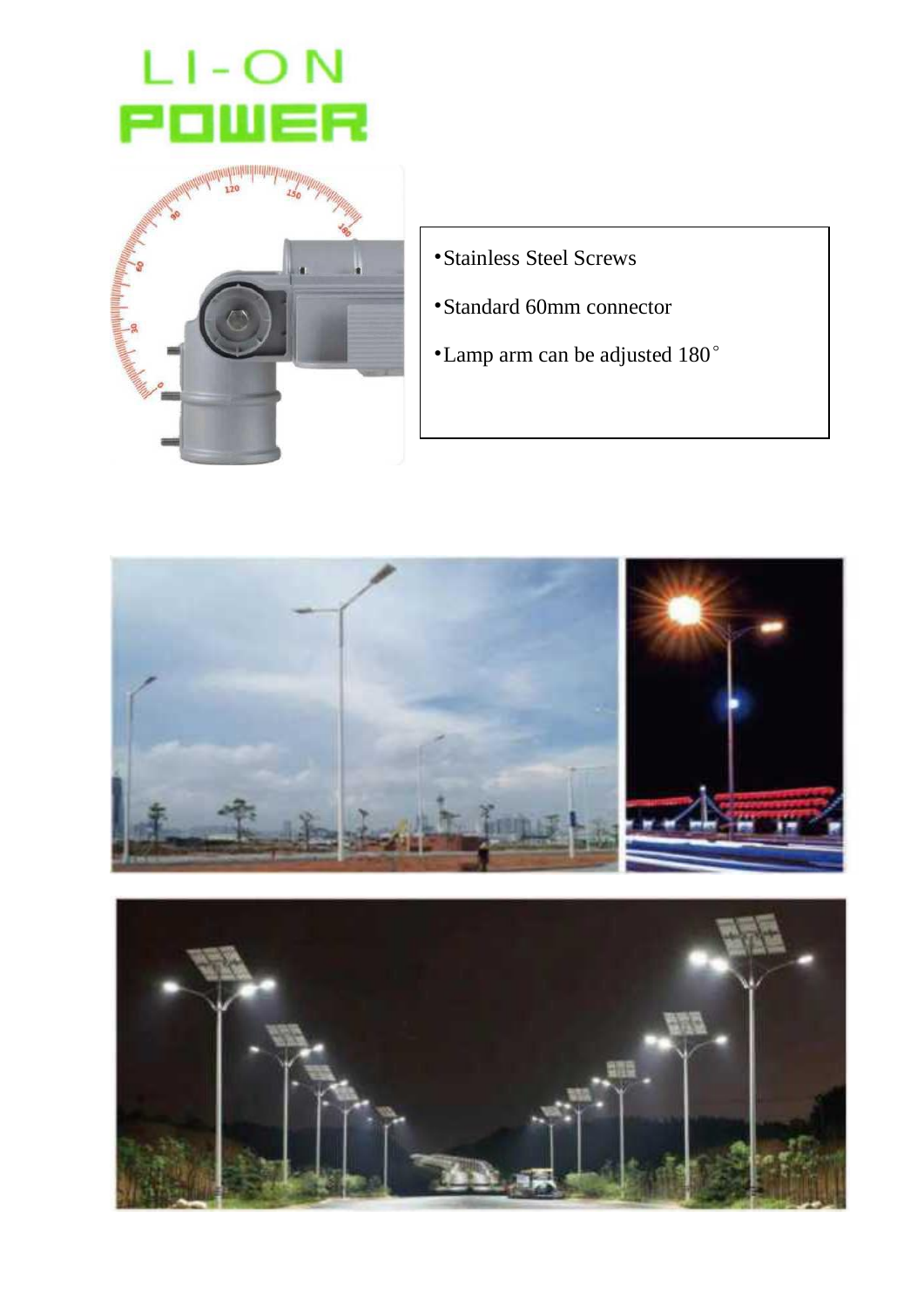# LI-ON<br>**POWER**

 $ES-SBJ-200$ 



- $\triangle$  CRI:Ra>70
- ◆ Lamp Efficiency:>100lm
- ◆ Power Efficiency: >90%
- $\triangle$  Warranty:3 years

| Item NO. Power Chip Luminous Lamp |  | <b>Flux</b> | <b>Efficiency</b>                                                         | <b>CRI</b> | <b>Beam</b><br>Angle | <b>Factor</b> | <b>IP</b> rate   Power   Warranty | Size/mm                |
|-----------------------------------|--|-------------|---------------------------------------------------------------------------|------------|----------------------|---------------|-----------------------------------|------------------------|
|                                   |  |             | ES-SBJ-200 200w   Epistar   200001m   100 Im/w   Ra>70   120°*60°   IP 65 |            |                      | >0.9          |                                   | 3 years   $950*350*80$ |